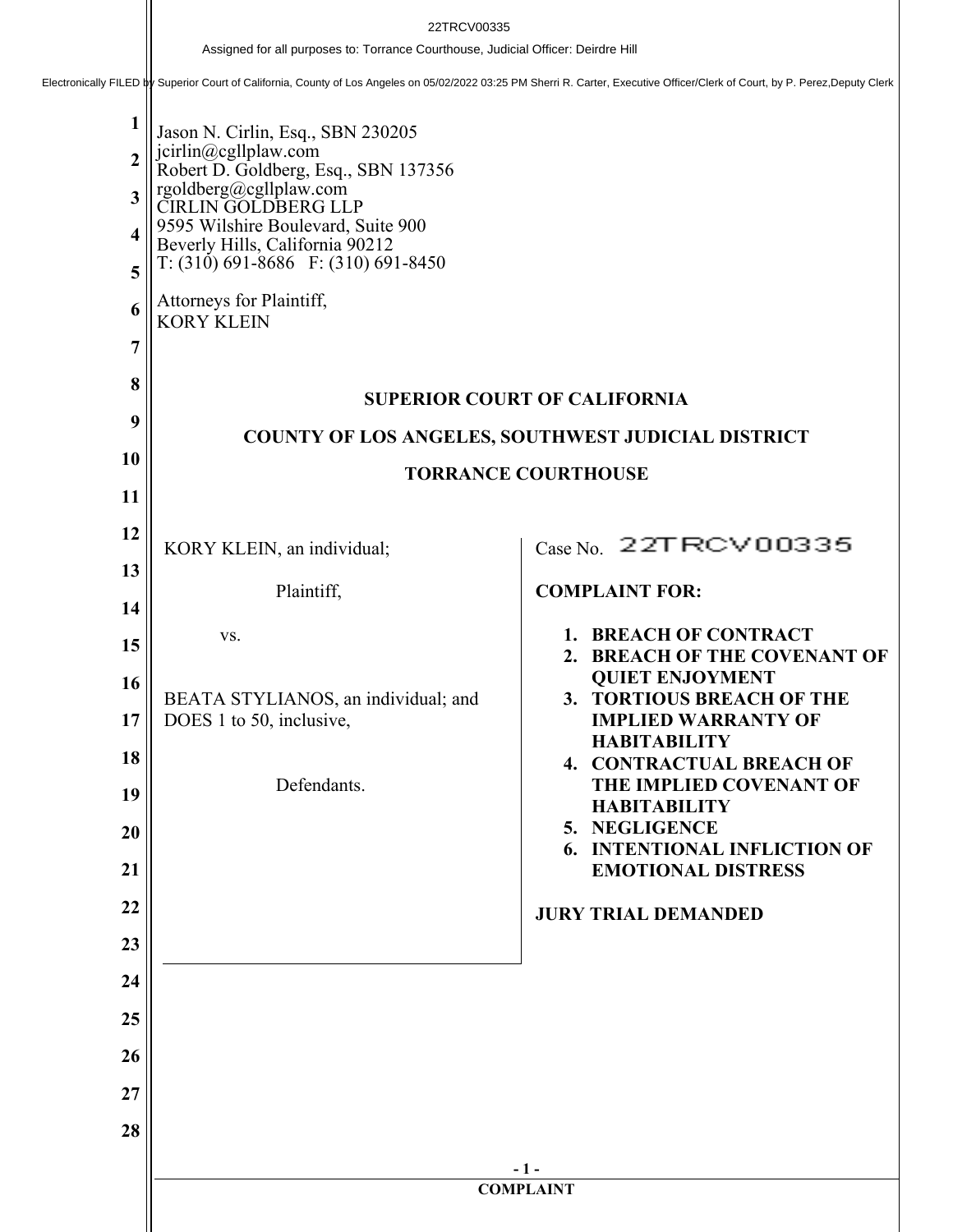**1 2 3** COMES NOW plaintiff KORY KLEIN, an individual ("Plaintiff"), and alleges the following against defendant BEATA STYLIANOS ("Stylianos"), an individual, and DOES 1 TO 50, inclusive (sometimes collectively, "Defendants"), as follows:

**4**

## **PARTIES, JURISDICTION AND VENUE**

**5 6 7 8 9** 1. This Court has jurisdiction over this entire action by virtue of the fact that this is a civil matter that arose within the County of Los Angeles, the subject incidents and events occurred in the County of Los Angeles, the property at issue in the action is located in the County of Los Angeles, the matter in controversy exceeds the jurisdictional minimum of this Court, and venue is proper for the reasons set forth herein and below.

**10 11** 2. Plaintiff Kory Klein is an individual residing County of Los Angeles, State of California.

**12 13 14 15 16 17 18 19 20 21** 3. Defendant Stylianos is an individual and the owner of the property located in Los Angeles County and that is the subject of the action. Stylianos resides in Washington, District of Columbia. Stylianos is the CEO of Mission Critical Technologies, Inc. which does business in Washington DC and California. The true names and capacities, whether individual, corporate, or otherwise, of Defendants, DOES 1 through 50, inclusive, are unknown to Plaintiff, who therefore sue said Defendants by such fictitious names and will ask leave of court to amend this Complaint to show their true names and capacities when the same are ascertained. Plaintiff is informed and believes and thereon alleges that each of the Defendants designated herein as a DOE is legally responsible in some manner for the events and happenings herein referred to, and legally caused injury and damages proximately thereby to Plaintiff as herein alleged.

**22 23 24 25 26** 4. At all times herein mentioned, Defendants, whether specifically identified or designated herein as a DOE, and each of them, were the agents, apparent agent, employees, servants, partners, joint venturers and participants with all other Defendants, and with each other, and in doing the things hereinafter mentioned, were agents, employees, servants, partners, joint venturers, and with the consent and permission of the co-Defendants, and each of them.

- **27** //
- **28** //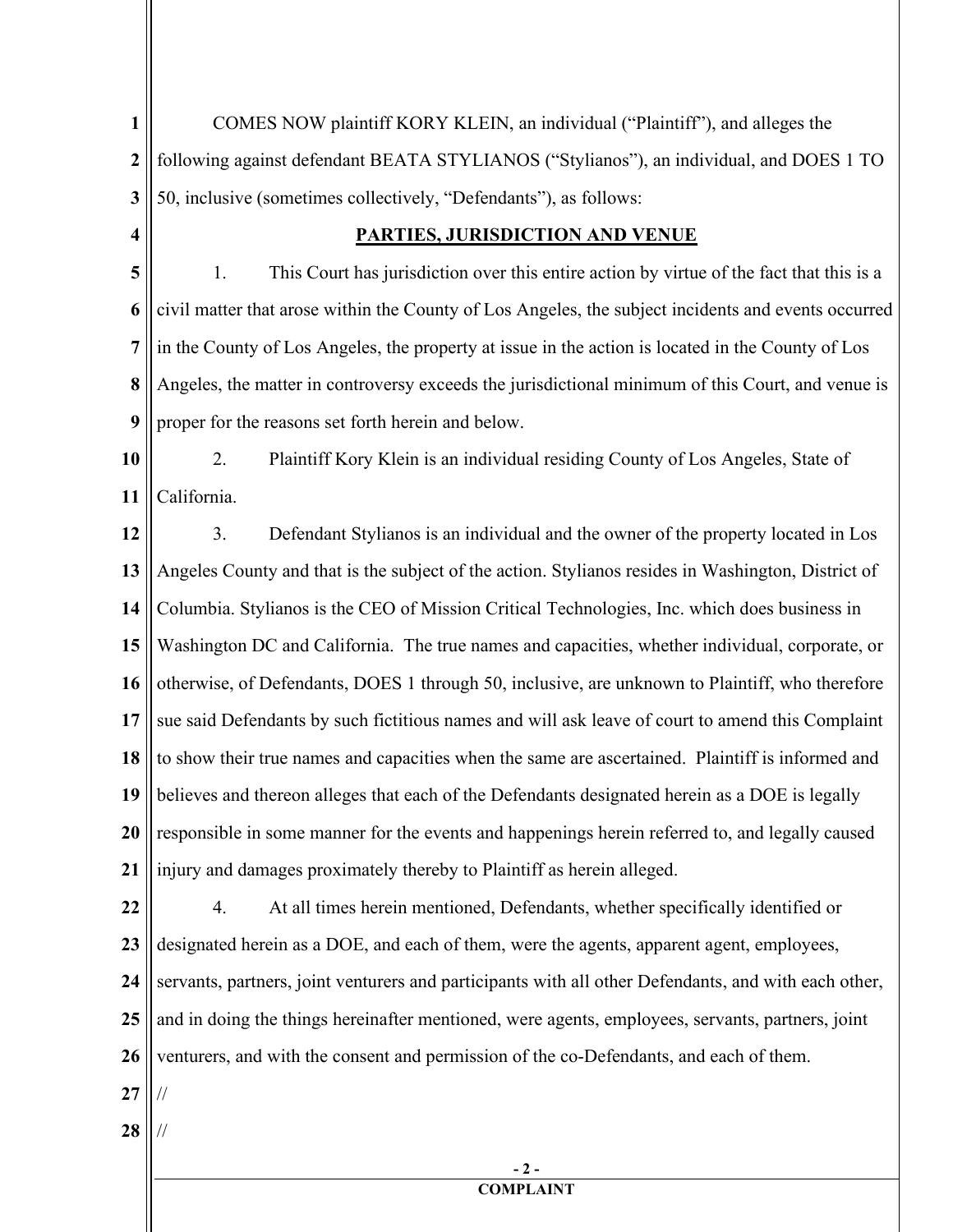**1**

## **FACTS COMMON TO ALL CAUSES OF ACTION**

**2 3 4 5 6 7** 5. Before renting the Property, the Plaintiff had learned that Stylianos' husband had passed away several years earlier. Therefore, prior to leasing the property Plaintiff asked Stylianos' VRBO Host/Property manager, Alex Smith, of Smith Properties ("Smith"), if anyone had ever died in the Property, and informed Smith that Plaintiff did not want to rent the Property if this were the case. Smith confirmed with the Plaintiff that according to Stylianos her husband did not die in the Property.

**8 9 10 11 12 13 14 15** 6. Shortly thereafter, in early September 2021, but before Plaintiff began his occupancy of the Property in October 2021, Plaintiff received notification from LinkedIn that Stylianos had viewed Plaintiff's LinkedIn social media profile. Plaintiff became concerned in light of the timing of his prospective rental of the Property. But as a result of this notification, Plaintiff obtained the link to Stylianos' LinkedIn profile. Plaintiff noticed that Stylianos very prominently posted personal details about herself and "her journey" as a widow and female technology executive on her LinkedIn profile including a link to her company website which also very prominently mentioned her husband's sudden death.

**16 17 18** 7. On October 14, 2021, Plaintiff took possession of the Property under the rental agreement and over the next several days encountered numerous conditions and deficiencies in the Property that adversely impacted habitability and promptly notified Smith accordingly.

**19 20 21 22 23 24 25** 8. On or October 18, 2021, after receiving another notification from LinkedIn that Stylianos had viewed Plaintiff's LinkedIn profile, and becoming increasingly concerned over Stylianos' inquiries of him, Plaintiff sent a text message on LinkedIn to Stylianos to formally introduce himself as the current tenant at the Property and mentioned that he had recognized her last name from a former mutual connection. Stylianos cordially replied and asked Plaintiff if she could contact him after his rental term ended about a book she was writing concerning "her journey".

**26 27 28** 9. Within a day or two after this exchange, and after Plaintiff had separately complained to Smith about more deficiencies and conditions of the Property, Smith advised Plaintiff that Stylianos was uncomfortable with Plaintiff's communication with her because

> **- 3 - COMPLAINT**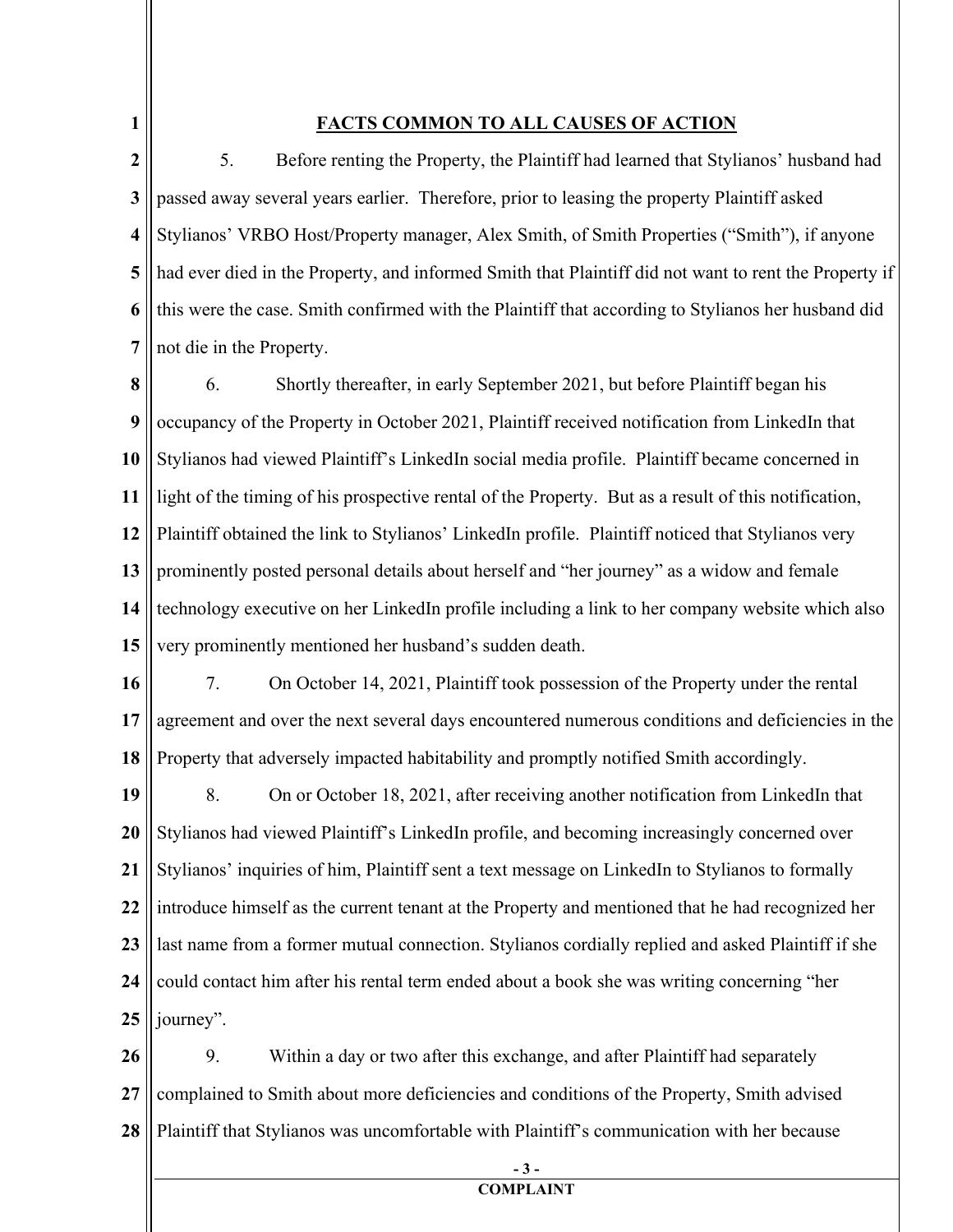**1 2 3 4 5** Plaintiff knew she was a widow, which Stylianos falsely claimed was private and confidential information, and on that pretext, she would bar him from renting the Property. In retaliation for Plaintiff's complaints about the deficiencies and conditions at the Property, Stylianos falsely accused Plaintiff of invading her privacy and began a campaign of retaliation, intimidation, and harassment of Plaintiff.

**6 7 8 9 10 11 12 13 14 15** 10. On October 21, 2021, after being maliciously targeted by Stylianos for allegedly invading her privacy, Plaintiff discovered that Stylianos had freely shared with the public through numerous other social media networks highly sensitive and repetitive posts about intimate details of her life, including that she was a victim of sexual assault by a mental health professional, that she was a widow, that her husband died of a self-inflicted gunshot wound, and that she had PTSD. Plaintiff further discovered through a public social media post that Stylianos's husband may have committed this violent suicide in the Property. This discovery was exceedingly disturbing to the Plaintiff. As a result, Plaintiff was essentially forced to vacate the Property because he could not sleep there with the thought of a violent suicide that may have occurred in the Property. Plaintiff began immediately looking elsewhere for another rental and advised Smith.

**16**

**28**

11. The Property that Defendants rented to Plaintiff was substandard.

**17 18 19 20 21 22 23** 12. Stylianos did not supply a box spring for the mattress in the master bedroom. When the Plaintiff asked for a box spring to be supplied, as sleeping on the mattress with no support within the bed frame had resulted in back pain, Smith informed Plaintiff that Stylianos had cash flow problems and could not approve. A day or two later Smith authorized the Plaintiff to purchase a box spring and said that Stylianos would reimburse him. It took five days for the box spring to arrive. Meanwhile, the Plaintiff and his guest were confined to sleeping in a small bed in the guest room.

**24 25 26 27** 13. Stylianos had not properly maintained the fireplace and chimney at the Property, was informed by an expert of its hazardous condition (who also informed Plaintiff), and would not agree to make the necessary repairs, again being told by Smith that Stylianos had cash flow problems, and as a result, the Plaintiff was denied use of the fireplace.

14. Stylianos failed to have the Property properly cleaned before the Plaintiff's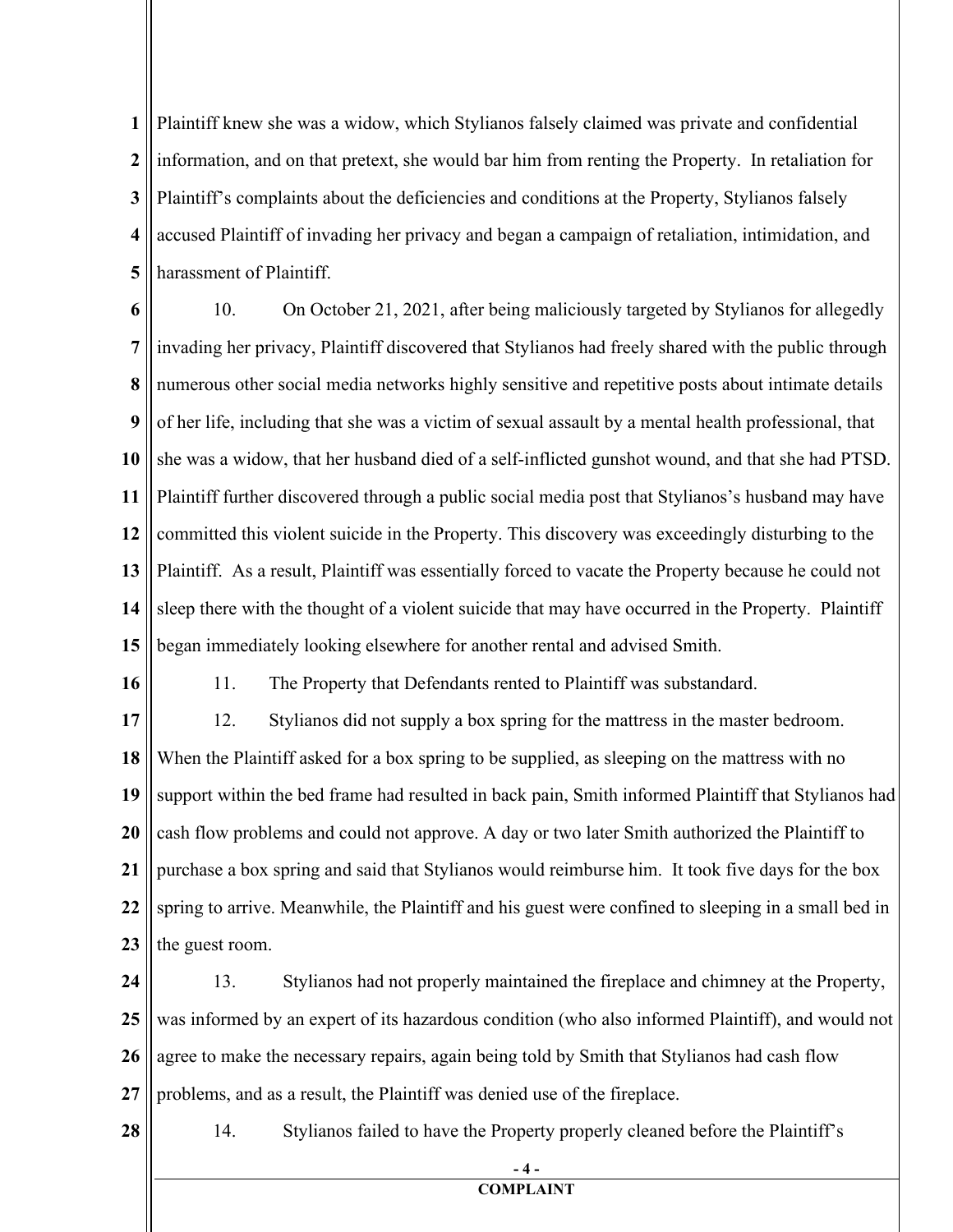**1 2 3** arrival. The kitchen smelled of cigarettes, and cigarette butts and ash were scattered outside in the front yard of the house. As a result, the Plaintiff hired his own cleaning personnel to remediate this unacceptable condition.

**4 5 6** 15. Stylianos failed to maintain the gas line to the BBQ which had a gas leak. The Plaintiff notified Smith, Plaintiff's agent, of this dangerous condition. If the Plaintiff had used the BBQ as he planned, but had not noticed the smell of gas, he could have been seriously injured.

**7 8 9** 16. Plaintiff complained about each of these conditions to Defendants' agent, Smith, and Smith advised Plaintiff that Stylianos' company supplies the technology in rockets that kill people, which Plaintiff perceived as a thinly veiled threat from Stylianos.

**10 11 12** 17. Stylianos and Smith were very concerned that Plaintiff would leave a negative review of the property on VRBO, and/or of Plaintiff's experience thus adversely affecting its rental prospects.

**13 14 15 16 17** 18. In late December 2021, several weeks after Plaintiff's rental period had ended, Plaintiff asked Smith via email when he would receive reimbursement for the various costs that he incurred (advanced on Stylianos behalf) on the rental which Stylianos had approved two months earlier. Smith falsely claimed he could not mail the reimbursement because he lacked Plaintiff's address.

**18 19** 19. In February 2022, Stylianos continued her retaliation, harassment, and attempted intimidation of Plaintiff in a written communication replete with patently false information.

**20 21** 20. In March 2022, Stylianos terminated Smith and instructed him to cancel the VRBO rental listing. She has now listed the Property for sale.

**22**

**23**

## **FIRST CAUSE OF ACTION**

## **FOR BREACH OF RENTAL CONTRACT**

**24 25** 21. Plaintiff re-alleges and incorporates by reference the allegations contained in previously stated paragraphs of this Complaint as if fully set forth herein.

**26 27 28** 22. Plaintiff rented 29 5<sup>th</sup> Street, Hermosa Beach, CA 90254 ("the Property") from Stylianos for approximately one month through VRBO from October 14, 2021, to November 15, 2021, for \$8,753.12 ("Rental Agreement"). The basic terms of the Rental Agreement were stated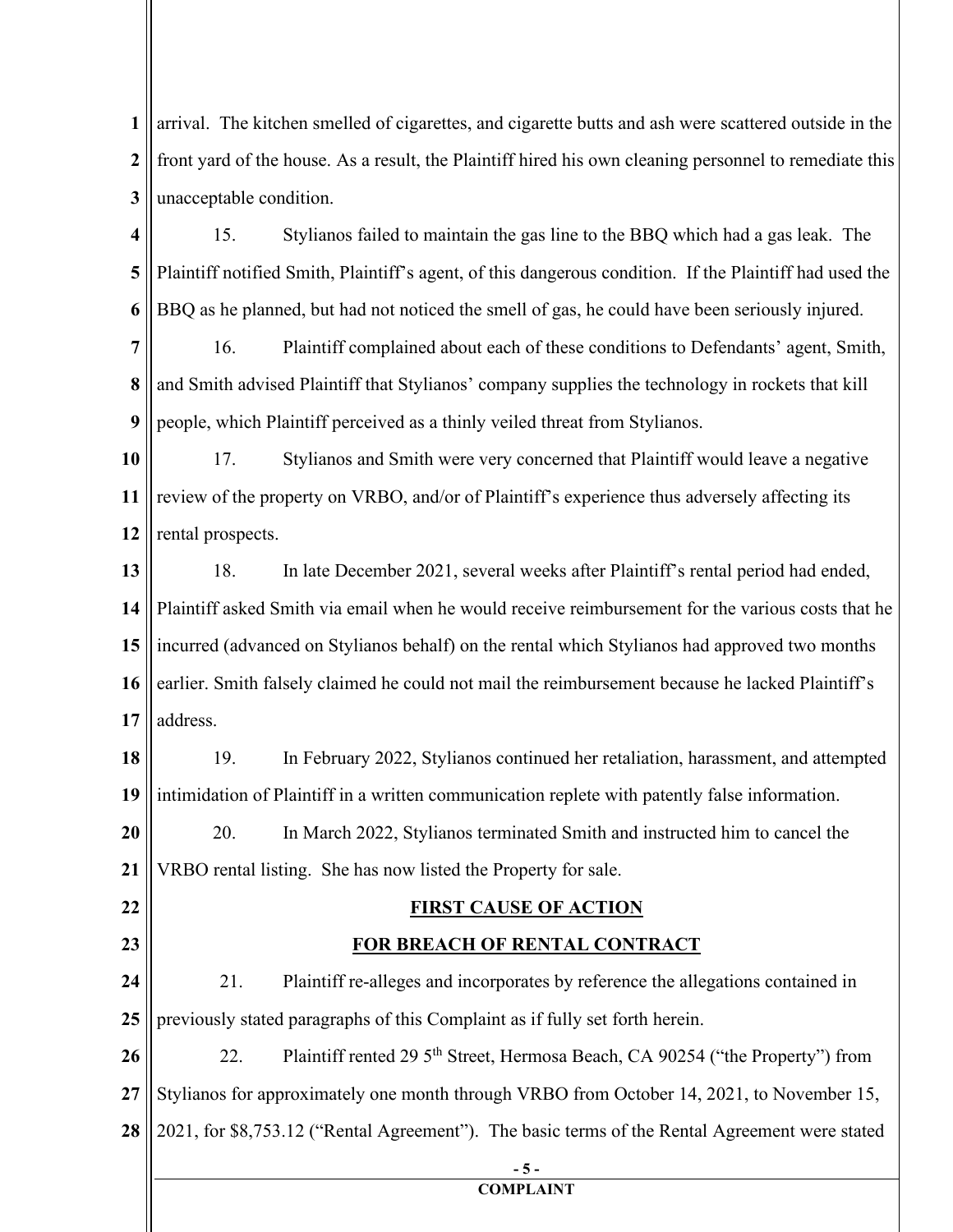| 1                | in writing both through the VRBO transaction and a separate Residential Lease Agreement.             |  |  |  |
|------------------|------------------------------------------------------------------------------------------------------|--|--|--|
| $\boldsymbol{2}$ | 23.<br>The Plaintiff began to reside at the Property on October 14, 2021, and                        |  |  |  |
| 3                | immediately encountered various defects as alleged herein.                                           |  |  |  |
| 4                | 24.<br>Stylianos breached the Rental Agreement, by, <i>inter alia</i> , failing to provide           |  |  |  |
| 5                | habitable conditions at the Property, misleading Plaintiff to believe that her husband had not died  |  |  |  |
| 6                | in the Property after Plaintiff had been told he had not, and in reliance on such representation,    |  |  |  |
| 7                | began residing at the Property, and by engaging in the conduct alleged herein.                       |  |  |  |
| 8                | 25.<br>Plaintiff has performed all of his material obligations under the Rental                      |  |  |  |
| 9                | Agreement, except for those obligations for which his performance is excused.                        |  |  |  |
| 10               | 26.<br>As a direct and proximate result of Stylianos's breach of the Rental Agreement,               |  |  |  |
| 11               | Plaintiff has been harmed, and has sustained damages in an amount to be proved at trial, but not     |  |  |  |
| 12               | less than \$8,753.12, plus pre-judgment interest at the maximum rate permitted by law.               |  |  |  |
| 13               | <b>SECOND CAUSE OF ACTION</b>                                                                        |  |  |  |
| 14               | FOR BREACH OF THE COVENANT OF QUIET ENJOYMENT                                                        |  |  |  |
| 15               | 27.<br>Plaintiff re-alleges and incorporates by reference the allegations contained in               |  |  |  |
| 16               | previously stated paragraphs of this Complaint as if fully set forth herein.                         |  |  |  |
| 17               | 28.<br>The residential lease contains an implied covenant of quiet enjoyment which                   |  |  |  |
| 18               | requires the owners and managers of real property to provide tenants with quiet enjoyment of the     |  |  |  |
| 19               | Property.                                                                                            |  |  |  |
| 20               | Defendants interfered with Plaintiff's use and enjoyment of the Unit by<br>29.                       |  |  |  |
| 21               | permitting substandard conditions to exist after receiving notice of said conditions from Plaintiff. |  |  |  |
| 22               | 30.<br>As a proximate cause of the Defendants' breach of the implied covenant of quiet               |  |  |  |
| 23               | enjoyment, Plaintiff has suffered damages in an amount to be proven at time of trial and has         |  |  |  |
| 24               | incurred attorney's fees for which he seeks recovery.                                                |  |  |  |
| 25               | <b>THIRD CAUSE OF ACTION</b>                                                                         |  |  |  |
| 26               | <b>FOR TORTIOUS BREACH OF THE IMPLIED WARRANTY OF HABITABILITY</b>                                   |  |  |  |
| 27               | 31.<br>Plaintiff re-alleges and incorporates by reference the allegations contained in               |  |  |  |
| 28               | previously stated paragraphs of this Complaint as if fully set forth herein.                         |  |  |  |
|                  | - 6 -<br><b>COMPLAINT</b>                                                                            |  |  |  |
|                  |                                                                                                      |  |  |  |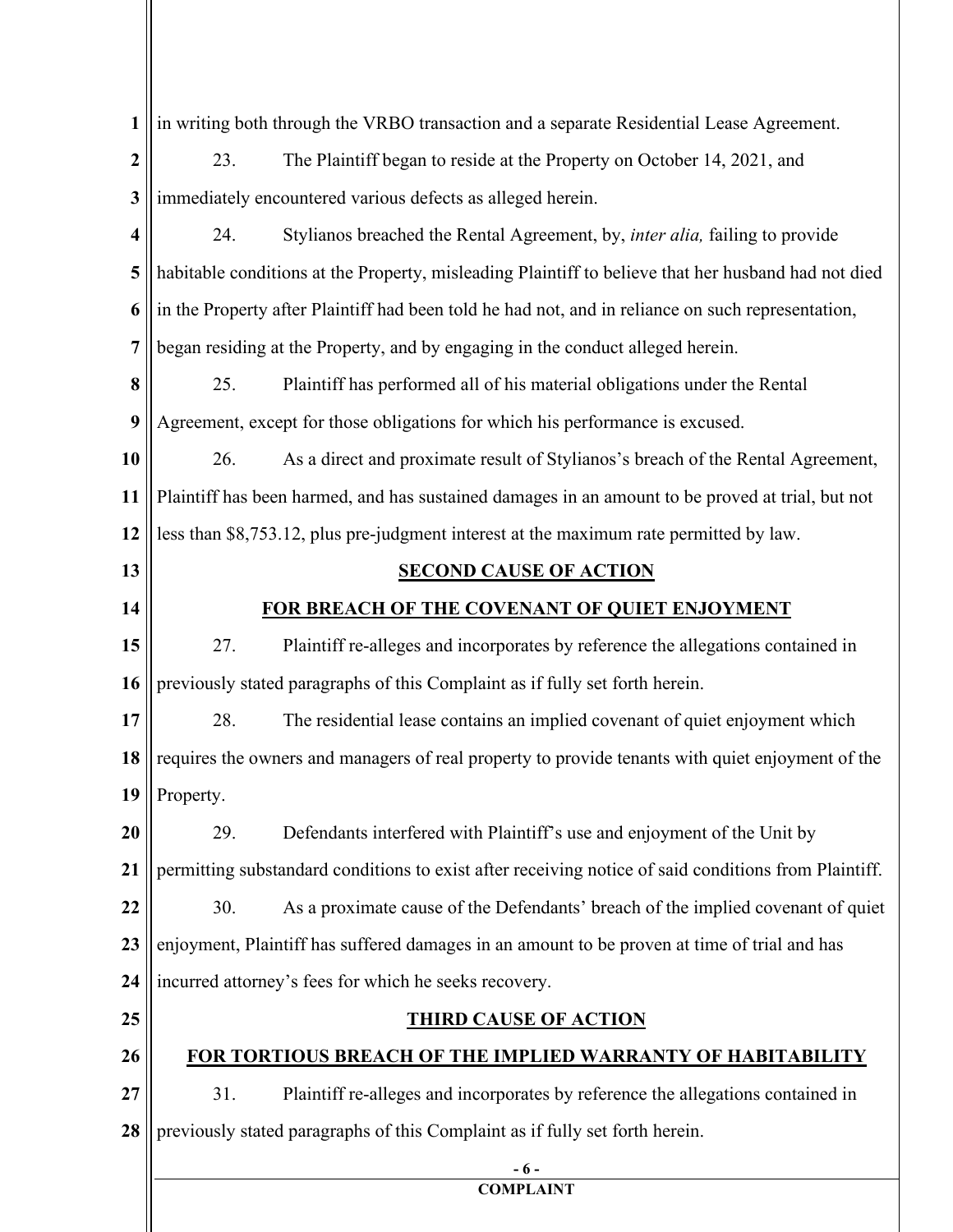**1 2 3 4 5 6 7 8 9 10 11 12 13 14 15 16 17 18 19 20 21 22 23 24 25 26 27 28 - 7 - COMPLAINT** 32. Defendants had an obligation pursuant to California Civil Code Sections 1941 et seq, California Health and Safety Code Sections 17920.3 et seq., and common law to maintain the Property in a habitable condition. 33. Defendants received notice of substandard conditions from Plaintiff but failed to address these conditions or in a timely manner. 34. Defendants' acts were the actual and proximate cause of Plaintiff's injuries alleged herein, which include injury to health and wellness, and severe emotional distress. As a direct result of Defendants' acts as complained herein, Plaintiff has suffered special damages and suffered general damages in an amount to be proven at time of trial. 35. Defendants acts as alleged herein were willful, outrageous and intended to oppress and harass Plaintiff, in reckless disregard of Plaintiff's rights, thus entitling Plaintiff to an award of punitive damages pursuant to California Civil Code Section 3294. **FOURTH CAUSE OF ACTION FOR CONTRACTUAL BREACH OF THE IMPLIED WARRANTY OF HABITABILITY** 36. Plaintiff re-alleges and incorporates by reference the allegations contained in previously stated paragraphs of this Complaint as if fully set forth herein. 37. Under the warranty of habitability, which is implied by law in residential leases in California, a residential landlord covenants that the premises will be maintained in a habitable state for the duration of the lease. 38. A tenant's obligation to pay rent and the landlord's warranty of habitability are mutually dependent. 39. The substandard conditions on the Property, as alleged herein, has rendered the Property unsafe and uninhabitable. 40. Defendants received notice of the substandard conditions from Plaintiff but failed to address them properly or in a timely manner. 41. Defendants have collected rent despite the substandard conditions, in violation of the implied warranty of habitability. 42. As a direct and proximate result of Defendants' acts as complained herein,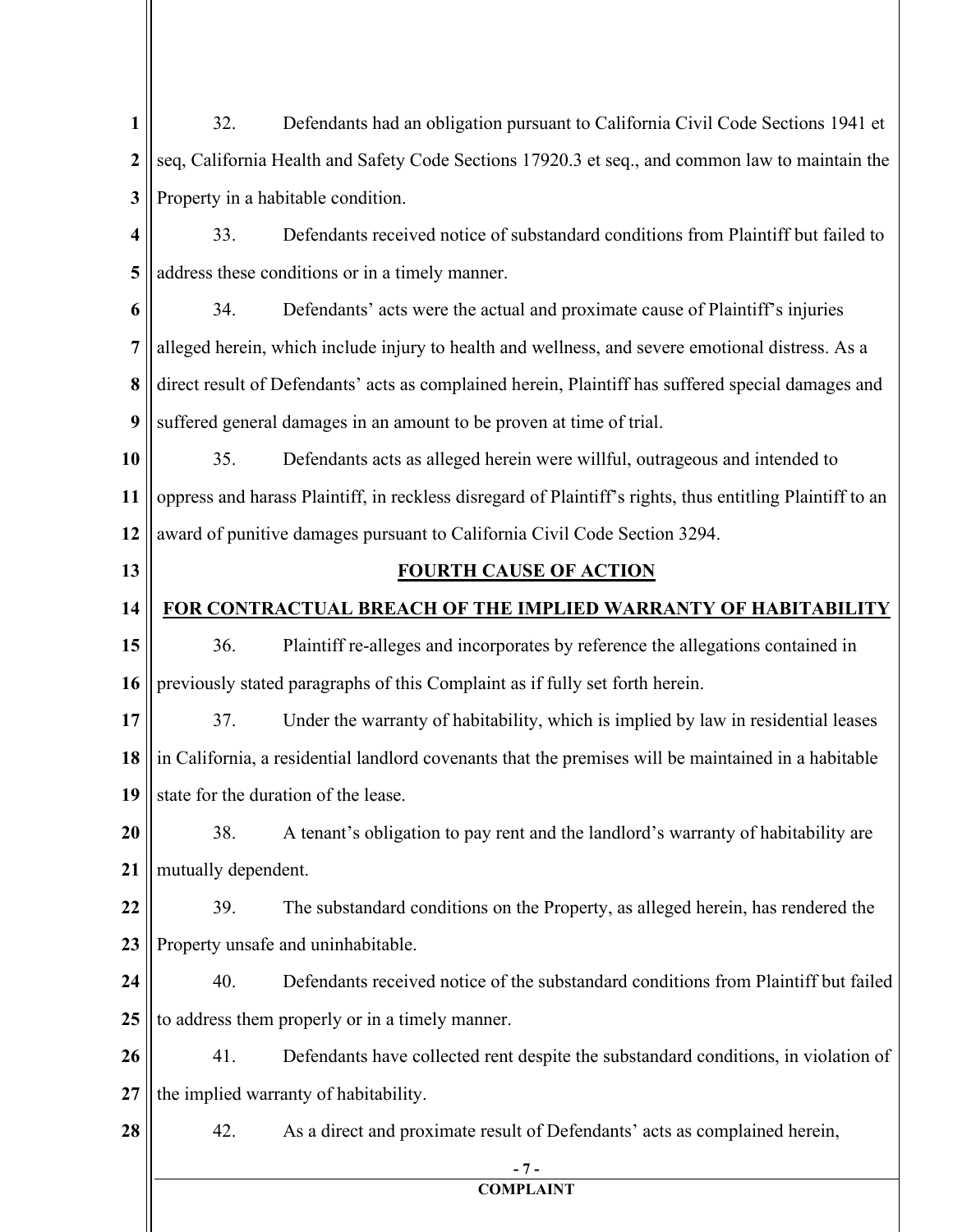| $\mathbf{1}$     | Plaintiff has suffered economic and noneconomic damages and special damages to be ascertained       |  |
|------------------|-----------------------------------------------------------------------------------------------------|--|
| $\boldsymbol{2}$ | at time of trial.                                                                                   |  |
| 3                | <b>FIFTH CAUSE OF ACTION</b>                                                                        |  |
| 4                | <b>FOR NEGLIGENCE</b>                                                                               |  |
| 5                | Plaintiff re-alleges and incorporates by reference the allegations contained in<br>43.              |  |
| 6                | previously stated paragraphs of this Complaint as if fully set forth herein.                        |  |
| 7                | Defendants had a legal duty to use due care in the ownership, maintenance,<br>44.                   |  |
| 8                | repair, and control of the Property, including maintaining the Property in a safe and habitable     |  |
| 9                | condition.                                                                                          |  |
| 10               | Defendants breached their duty of care to Plaintiff in the ownership, maintenance,<br>45.           |  |
| 11               | and repair of the Property by allowing substandard conditions to exist and persist on the Property. |  |
| 12               | As a direct and proximate result of Defendants' breach of their duty of care,<br>46.                |  |
| 13               | Plaintiff has suffered, and continues to suffer, damages, including, but not limited to, rent paid  |  |
| 14               | during the rental of the Property, severe emotional distress, discomfort, annoyance, and anxiety.   |  |
| 15               | As a result, Plaintiff has been damage in an amount to be proven at time of trial.                  |  |
| 16               | <b>SIXTH CAUSE OF ACTION</b>                                                                        |  |
| 17               | FOR INTENTIONAL INFLICTION OF EMOTIONAL DISTRESS                                                    |  |
| 18               | 47.<br>Plaintiff re-alleges and incorporates by reference the allegations contained in              |  |
| 19               | previously stated paragraphs of this Complaint as if fully set forth herein.                        |  |
| 20               | The misconduct alleged herein of Stylianos and DOES 1 to 10 was outrageous and<br>48.               |  |
| 21               | caused Plaintiff to suffer severe emotional distress.                                               |  |
| 22               | 49.<br>Stylianos, in retaliation for Plaintiff's complaints regarding the habitability of the       |  |
| 23               | Property, intentionally engaged in a pattern of harassment of Plaintiff intended to cause Plaintiff |  |
| 24               | emotional distress.                                                                                 |  |
| 25               | 50.<br>As a direct and proximate result of the harassment of Stylianos, Plaintiff suffered,         |  |
| 26               | and continues to suffer, damages, including, but not limited to, severe emotional distress,         |  |
| 27               | discomfort, annoyance, and anxiety. As a result, Plaintiff has been damage in an amount to be       |  |
| 28               | proven at time of trial.                                                                            |  |
|                  | $-8-$                                                                                               |  |

**COMPLAINT**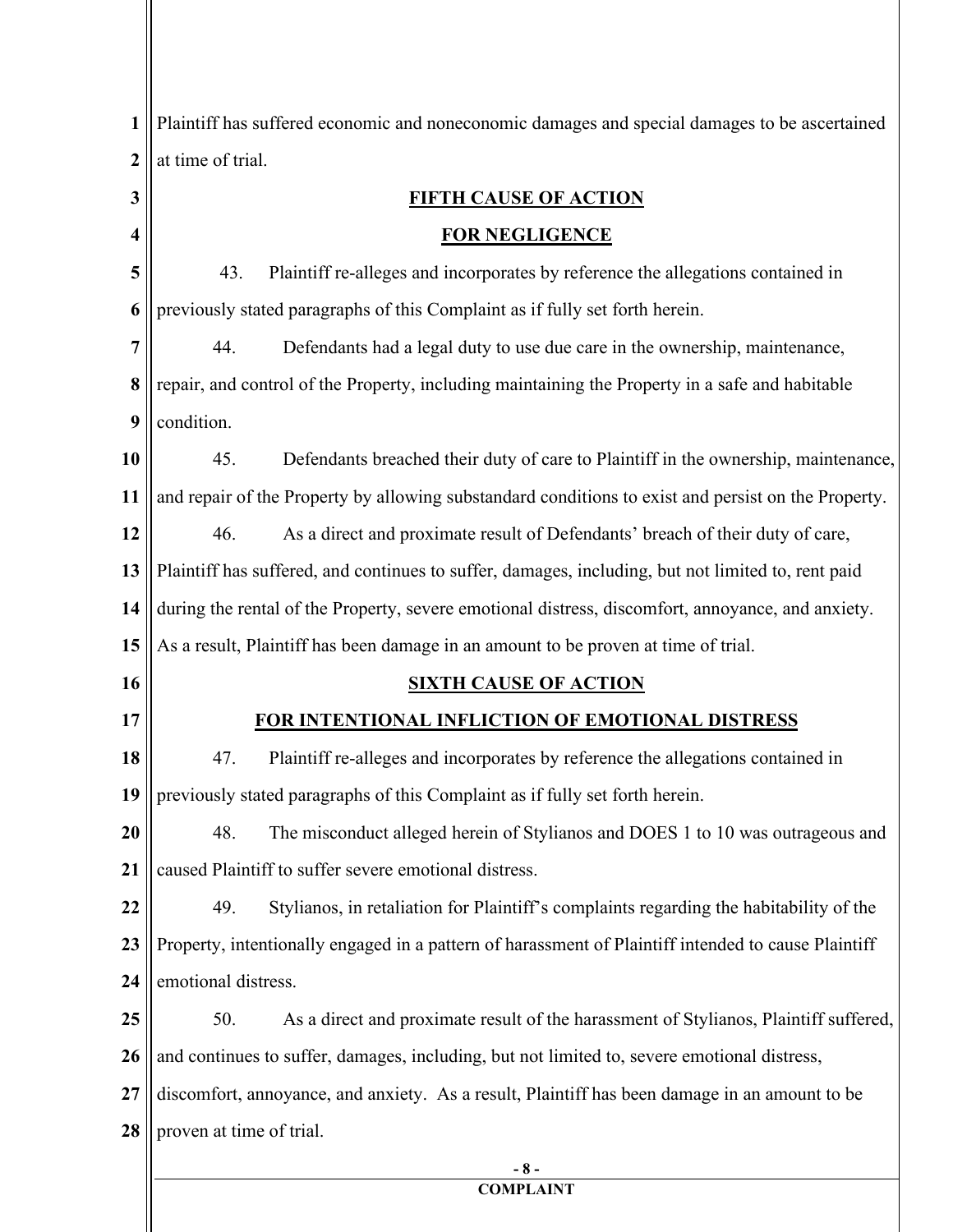| $\mathbf{1}$   | 51.<br>Defendants acts as alleged herein were willful, outrageous, and intended to                        |  |  |
|----------------|-----------------------------------------------------------------------------------------------------------|--|--|
| $\overline{2}$ | oppress and harass Plaintiff, in reckless disregard of Plaintiff's rights, thus entitling Plaintiff to an |  |  |
| 3              | award of punitive damages pursuant to California Civil Code Section 3294.                                 |  |  |
| 4              |                                                                                                           |  |  |
| 5              | WHEREFORE, Plaintiff prays for judgment against Defendants, and each of them, as                          |  |  |
| 6              | follows:                                                                                                  |  |  |
| $\overline{7}$ | On all causes of action, for economic and non-economic damages in an amount to<br>1.                      |  |  |
| 8              | be proved at the time of trial. In addition:                                                              |  |  |
| 9              | 2.<br>On the First Cause of Action for Breach of Contract, for compensatory, special, and                 |  |  |
| 10             | consequential damages, in an amount to be proven at time of trial;                                        |  |  |
| 11             | 3.<br>On the Second Cause of Action for Breach of the Covenant of Quiet Enjoyment,                        |  |  |
| 12             | for general, special, consequential, and punitive or exemplary damages, in an amount to be proven         |  |  |
| 13             | at the time of trial, but sufficient to deter such conduct in the future;                                 |  |  |
| 14             | 4.<br>On the Third Cause of Action for Tortious Breach of the Implied Warranty of                         |  |  |
| 15             | Habitability, for general, special, consequential and punitive or exemplary damages, in an amount         |  |  |
| 16             | to be proven at the time of trial, but sufficient to deter such conduct in the future;                    |  |  |
| 17             | 5.<br>On the Fourth Cause of Action for Contractual Breach of the Implied Warranty of                     |  |  |
| 18             | Habitability, for compensatory, special, and consequential damages, in an amount to be proven at          |  |  |
|                | 19 $\parallel$ time of trial;                                                                             |  |  |
| 20             | On the Fifth Cause of Action for Negligence, for general, special, and<br>6.                              |  |  |
| 21             | compensatory damages in an amount to be proven at the time of trial;                                      |  |  |
| 22             | 7.<br>On the Sixth Cause of Action for Intentional Infliction of Emotional Distress, for                  |  |  |
| 23             | general, special and compensatory damages and punitive or exemplary damages, in an amount to              |  |  |
| 24             | be proven at time of trial.                                                                               |  |  |
| 25             | 8.<br>On all causes of action for pre-judgment interest to the extent allowed by law;                     |  |  |
| 26             | //                                                                                                        |  |  |
| 27             |                                                                                                           |  |  |
| 28             |                                                                                                           |  |  |
|                | - 9 -<br><b>COMPLAINT</b>                                                                                 |  |  |
|                |                                                                                                           |  |  |
|                |                                                                                                           |  |  |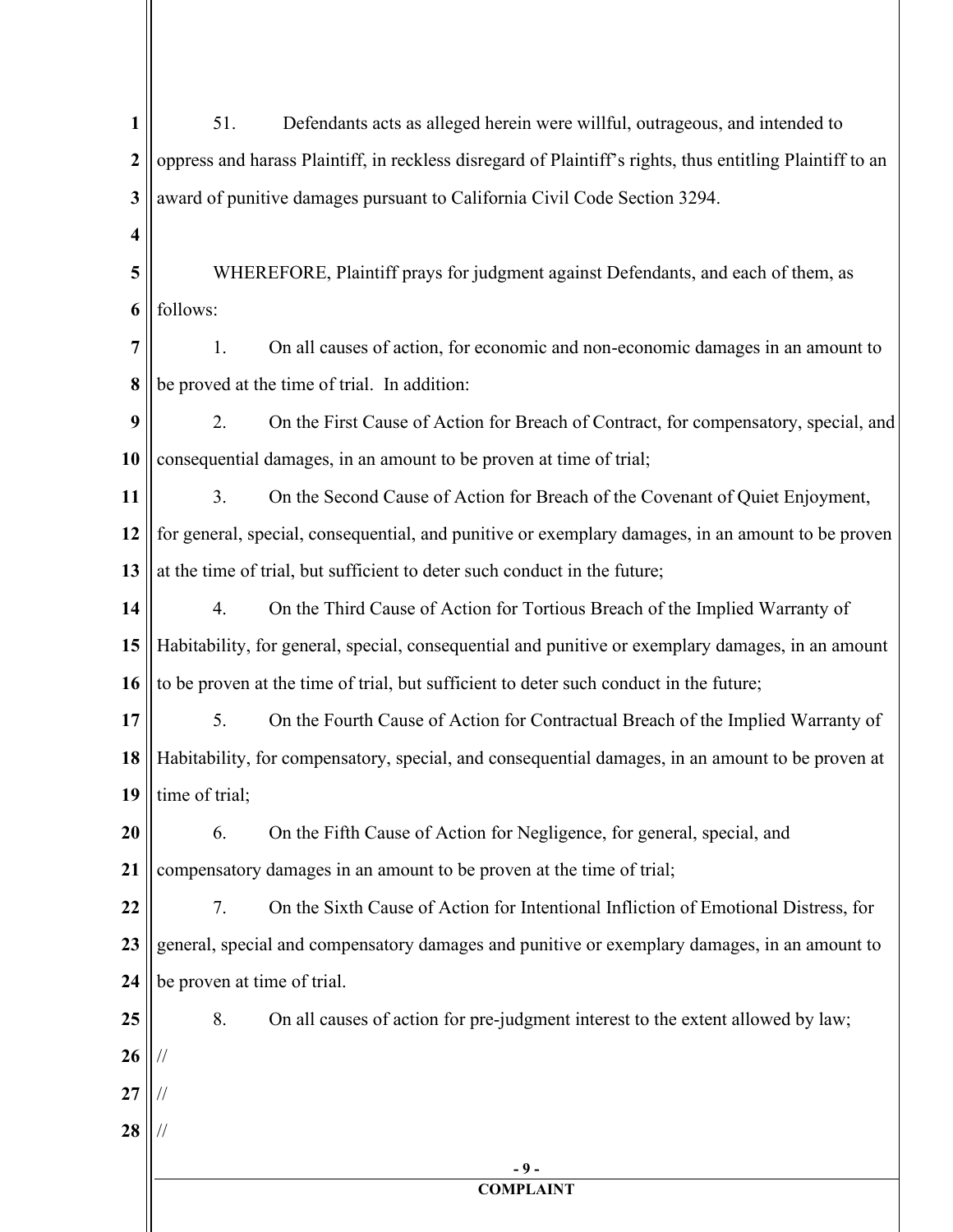| $\mathbf{1}$            | 9.                                                                                           | On all causes of action for costs of suit incurred herein; and, |  |  |
|-------------------------|----------------------------------------------------------------------------------------------|-----------------------------------------------------------------|--|--|
| $\overline{2}$          | 10.<br>On all causes of action for such other and further relief as the Court deems just and |                                                                 |  |  |
| $\mathbf{3}$            | proper.                                                                                      |                                                                 |  |  |
| $\overline{\mathbf{4}}$ |                                                                                              |                                                                 |  |  |
| 5                       | Dated: May 2, 2022                                                                           | CIRLIN GOLDBERG LLP                                             |  |  |
| 6                       |                                                                                              |                                                                 |  |  |
| 7                       |                                                                                              | By:                                                             |  |  |
| 8                       |                                                                                              | JAŞON N. CIRLIN<br>ROBERT D. GOLDBERG                           |  |  |
| 9                       |                                                                                              | Attorneys for Plaintiff,<br><b>KORY KLEIN</b>                   |  |  |
| 10                      |                                                                                              |                                                                 |  |  |
| 11                      |                                                                                              |                                                                 |  |  |
| 12<br>13                |                                                                                              |                                                                 |  |  |
| 14                      |                                                                                              |                                                                 |  |  |
| 15                      |                                                                                              |                                                                 |  |  |
| 16                      |                                                                                              |                                                                 |  |  |
| 17                      |                                                                                              |                                                                 |  |  |
| 18                      |                                                                                              |                                                                 |  |  |
| 19                      |                                                                                              |                                                                 |  |  |
| 20                      |                                                                                              |                                                                 |  |  |
| 21                      |                                                                                              |                                                                 |  |  |
| 22                      |                                                                                              |                                                                 |  |  |
| 23                      |                                                                                              |                                                                 |  |  |
| 24                      |                                                                                              |                                                                 |  |  |
| 25                      |                                                                                              |                                                                 |  |  |
| 26                      |                                                                                              |                                                                 |  |  |
| 27                      |                                                                                              |                                                                 |  |  |
| 28                      |                                                                                              |                                                                 |  |  |
|                         |                                                                                              | $-10-$<br><b>COMPLAINT</b>                                      |  |  |
|                         |                                                                                              |                                                                 |  |  |